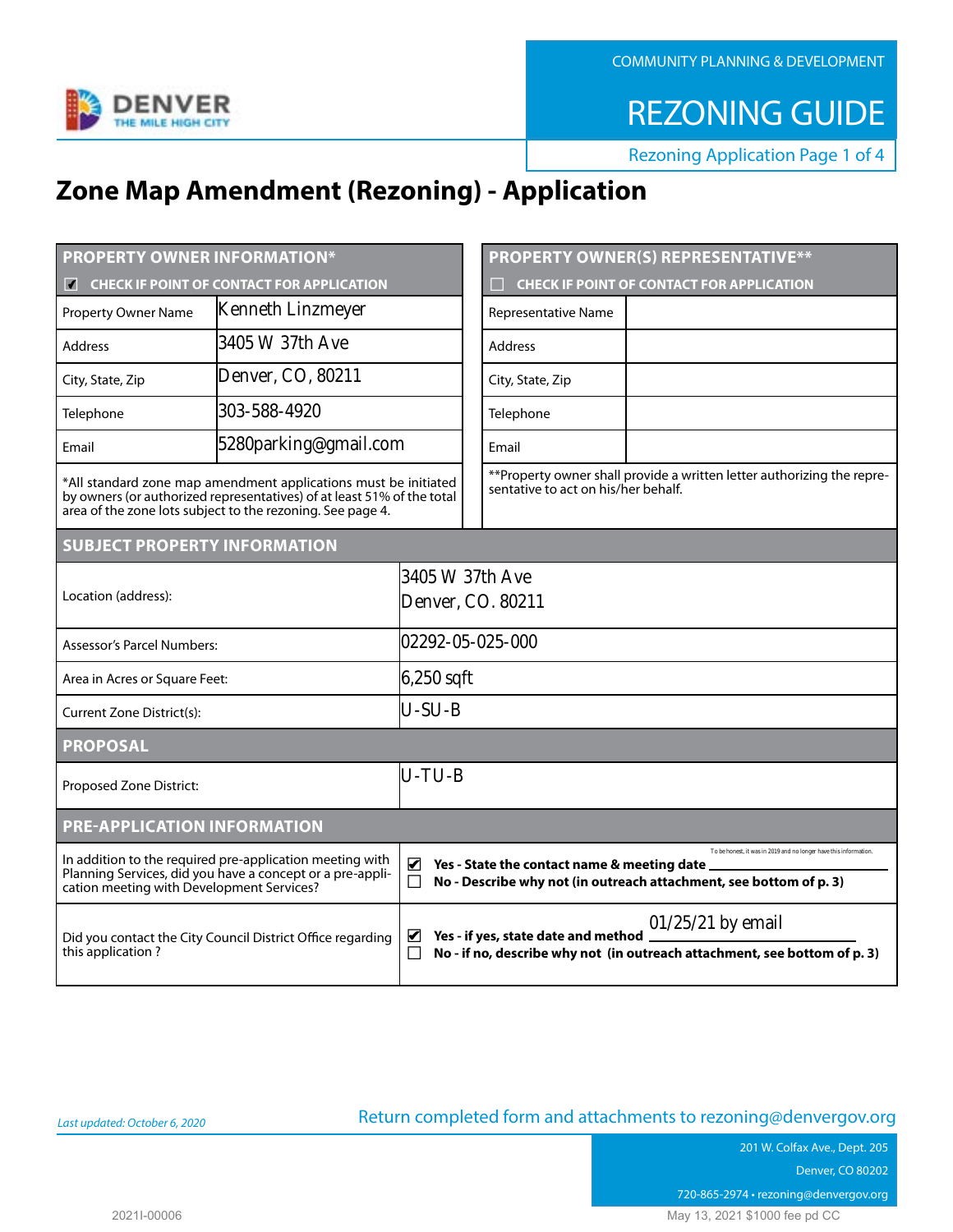

# REZONING GUIDE

Rezoning Application Page 2 of 4

| √ Consistency with Adopted Plans: The proposed official map amendment is consistent with the City's<br>adopted plans, or the proposed rezoning is necessary to provide land for a community need that was<br>not anticipated at the time of adoption of the City's Plan.<br>Please provide a review criteria narrative attachment describing how the requested zone district is consistent<br>with the policies and recommendations found in each of the adopted plans below. Each plan should have its' own<br>subsection.                                                                                                                                                                                                                                 |                                                                                                                    |  |  |  |  |
|-------------------------------------------------------------------------------------------------------------------------------------------------------------------------------------------------------------------------------------------------------------------------------------------------------------------------------------------------------------------------------------------------------------------------------------------------------------------------------------------------------------------------------------------------------------------------------------------------------------------------------------------------------------------------------------------------------------------------------------------------------------|--------------------------------------------------------------------------------------------------------------------|--|--|--|--|
|                                                                                                                                                                                                                                                                                                                                                                                                                                                                                                                                                                                                                                                                                                                                                             |                                                                                                                    |  |  |  |  |
|                                                                                                                                                                                                                                                                                                                                                                                                                                                                                                                                                                                                                                                                                                                                                             |                                                                                                                    |  |  |  |  |
| General Review Criteria<br>1. Denver Comprehensive Plan 2040<br>DZC Sec. 12.4.10.7.A                                                                                                                                                                                                                                                                                                                                                                                                                                                                                                                                                                                                                                                                        |                                                                                                                    |  |  |  |  |
| Check box to affirm and<br>In this section of the attachment, describe how the proposed map amendment is consistent with Denver<br>include sections in the<br>Comprehensive Plan 2040's a) equity goals, b) climate goals, and c) any other applicable goals/strategies.<br>review criteria narrative<br>attachment                                                                                                                                                                                                                                                                                                                                                                                                                                         |                                                                                                                    |  |  |  |  |
| 2. Blueprint Denver<br>In this section of the attachment, describe how the proposed map amendment is consistent with: a) the<br>and strategies, and f) equity concepts contained in Blueprint Denver.                                                                                                                                                                                                                                                                                                                                                                                                                                                                                                                                                       | neighborhood context, b) the future place type, c) the growth strategy, d) adjacent street types, e) plan policies |  |  |  |  |
| 3. Neighborhood/ Small Area Plan and Other Plans (List all from pre-application meeting, if applicable):<br>N/A-There were none on the pre-application meeting and was unable to locate any in the City and County of Denver website.                                                                                                                                                                                                                                                                                                                                                                                                                                                                                                                       |                                                                                                                    |  |  |  |  |
| ☑<br>Uniformity of District Regulations and Restrictions: The proposed official map amendment results in<br><b>General Review Criteria:</b><br>regulations and restrictions that are uniform for each kind of building throughout each district having<br>DZC Sec. 12.4.10.7. B & C<br>the same classification and bearing the same symbol or designation on the official map, but the regula-<br>Check boxes to the right<br>tions in one district may differ from those in other districts.<br>to affirm and include                                                                                                                                                                                                                                      |                                                                                                                    |  |  |  |  |
| a section in the review<br>√ Public Health, Safety and General Welfare: The proposed official map amendment furthers the public<br>criteria for Public Health,<br>health, safety, and general welfare of the City.                                                                                                                                                                                                                                                                                                                                                                                                                                                                                                                                          |                                                                                                                    |  |  |  |  |
| Safety and General<br>Welfare narrative attach-<br>In the review criteria narrative attachment, please provide an additional section describing how the requested rezoning<br>ment.<br>furthers the public health, safety and general welfare of the City.                                                                                                                                                                                                                                                                                                                                                                                                                                                                                                  |                                                                                                                    |  |  |  |  |
| Justifying Circumstances - One of the following circumstances exists:                                                                                                                                                                                                                                                                                                                                                                                                                                                                                                                                                                                                                                                                                       |                                                                                                                    |  |  |  |  |
| The existing zoning of the land was the result of an error;<br>The existing zoning of the land was based on a mistake of fact;<br>The existing zoning of the land failed to take into account the constraints of development created by the<br>natural characteristics of the land, including, but not limited to, steep slopes, floodplain, unstable soils, and<br>inadequate drainage;<br>Review Criteria for Non-<br>■ Since the date of the approval of the existing Zone District, there has been a change to such a degree that the<br>Legislative Rezonings:<br>proposed rezoning is in the public interest. Such change may include:<br>DZC Sec. 12.4.10.8<br>a. Changed or changing conditions in a particular area, or in the city generally; or, |                                                                                                                    |  |  |  |  |
| For Justifying Circum-<br>b. A City adopted plan; or                                                                                                                                                                                                                                                                                                                                                                                                                                                                                                                                                                                                                                                                                                        |                                                                                                                    |  |  |  |  |
| stances, check box and<br>c. That the City adopted the Denver Zoning Code and the property retained Former Chapter 59 zoning.<br>include a section in the                                                                                                                                                                                                                                                                                                                                                                                                                                                                                                                                                                                                   |                                                                                                                    |  |  |  |  |
| review criteria narrative<br>It is in the public interest to encourage a departure from the existing zoning through application of supple-<br>attachment.<br>mental zoning regulations that are consistent with the intent and purpose of, and meet the specific criteria                                                                                                                                                                                                                                                                                                                                                                                                                                                                                   |                                                                                                                    |  |  |  |  |
| stated in, Article 9, Division 9.4 (overlay Zone Districts) of this Code.<br>For Neighborhood<br>Context, Purpose and<br>In the review criteria narrative attachment, please provide an additional section describing the selected justifying<br>Intent, check box and<br>circumstance. If the changing conditions circumstance is selected, describe changes since the site was last zoned.<br>include a section in the<br>Contact your pre-application case manager if you have questions.<br>review criteria narrative                                                                                                                                                                                                                                   |                                                                                                                    |  |  |  |  |
| attachment.<br>hood context, and with the stated purpose and intent of the proposed Zone District.                                                                                                                                                                                                                                                                                                                                                                                                                                                                                                                                                                                                                                                          | $\mathbf{F}$ The proposed official map amendment is consistent with the description of the applicable neighbor-    |  |  |  |  |
| In the review criteria narrative attachment, please provide a separate section describing how the rezoning aligns<br>with a) the proposed district neighborhood context description, b) the general purpose statement, and c) the<br>specific intent statement found in the Denver Zoning Code.                                                                                                                                                                                                                                                                                                                                                                                                                                                             |                                                                                                                    |  |  |  |  |

*Last updated: October 6, 2020*

Return completed form and attachments to [rezoning@denvergov.org](mailto:rezoning%40denvergov.org?subject=)

201 W. Colfax Ave., Dept. 205 Denver, CO 80202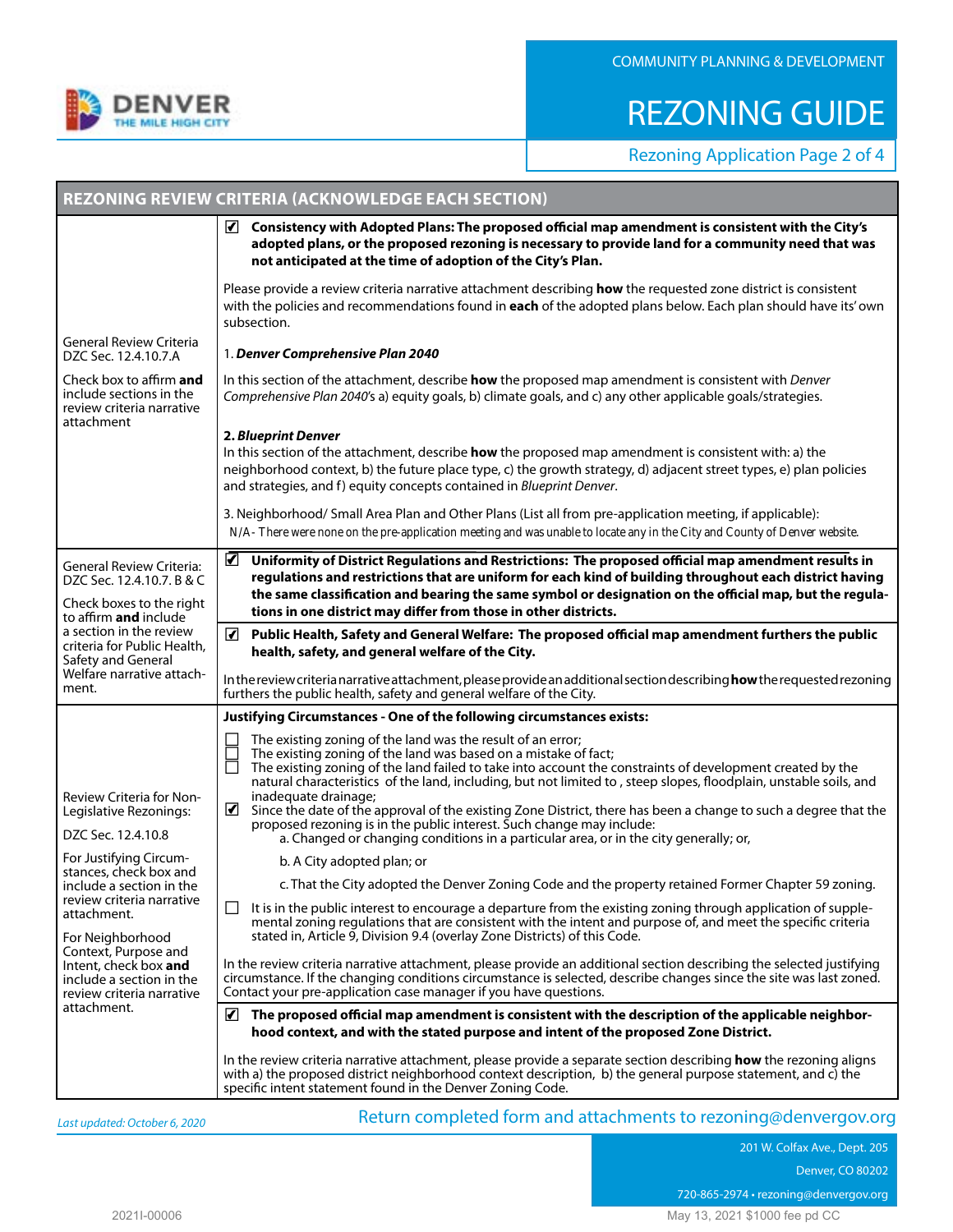

# REZONING GUIDE

Rezoning Application Page 3 of 4

### **REQUIRED ATTACHMENTS**

Please check boxes below to affirm the following **required** attachments are submitted with this rezoning application:

- □ Legal Description of subject property(s). **Submit as a separate Microsoft Word document.** View guidelines at: [https://www.denvergov.](https://www.denvergov.org/content/denvergov/en/transportation-infrastructure/programs-services/right-of-way-survey/guidelines-for-land-descriptions.html)  [org/content/denvergov/en/transportation-infrastructure/programs-services/right-of-way-survey/guidelines-for-land-descriptions.html](https://www.denvergov.org/content/denvergov/en/transportation-infrastructure/programs-services/right-of-way-survey/guidelines-for-land-descriptions.html)
- Proof of ownership document for each property owner signing the application, such as (a) Assessor's Record, (b) Warranty deed, or (c) Title policy or commitment dated no earlier than 60 days prior to application date. If the owner is a corporate entity, proof of authorization for an individual to sign on behalf of the organization is required. This can include board resolutions authorizing the signer, bylaws, a Statement of Authority, or other legal documents as approved by the City Attorney's Office.
- $\blacksquare$  Review Criteria Narratives. See page 2 for details.

### **ADDITIONAL ATTACHMENTS (IF APPLICABLE)**

Additional information may be needed and/or required. Please check boxes below identifying additional attachments provided with this application.

- □ **Written narrative explaining reason for the request** (optional)
- Outreach documentation attachment(s). Please describe any community outreach to City Council district office(s), Registered Neighborhood Organizations (RNOs) and surrounding neighbors. If outreach was via email- please include email chain. If the outreach was conducted by telephone or meeting, please include contact date(s), names and a description of feedback received. If you have not reached out to the City Council district office, please explain why not. (optional - encouraged)
- □ **Letters of Support.** If surrounding neighbors or community members have provided letters in support of the rezoning request, please include them with the application as an attachment (optional).
- □ **Written Authorization to Represent Property Owner(s)** (if applicable)
- □ **Individual Authorization to Sign on Behalf of a Corporate Entity** (e.g. if the deed of the subject property lists a corporate entity such as an LLC as the owner, this is document is required.)
- □ Other Attachments. Please describe below.

#### *Last updated: October 6, 2020*

### Return completed form and attachments to [rezoning@denvergov.org](mailto:rezoning%40denvergov.org?subject=)

201 W. Colfax Ave., Dept. 205 Denver, CO 80202 720-865-2974 • rezoning@denvergov.org 2021I-00006 May 13, 2021 \$1000 fee pd CC